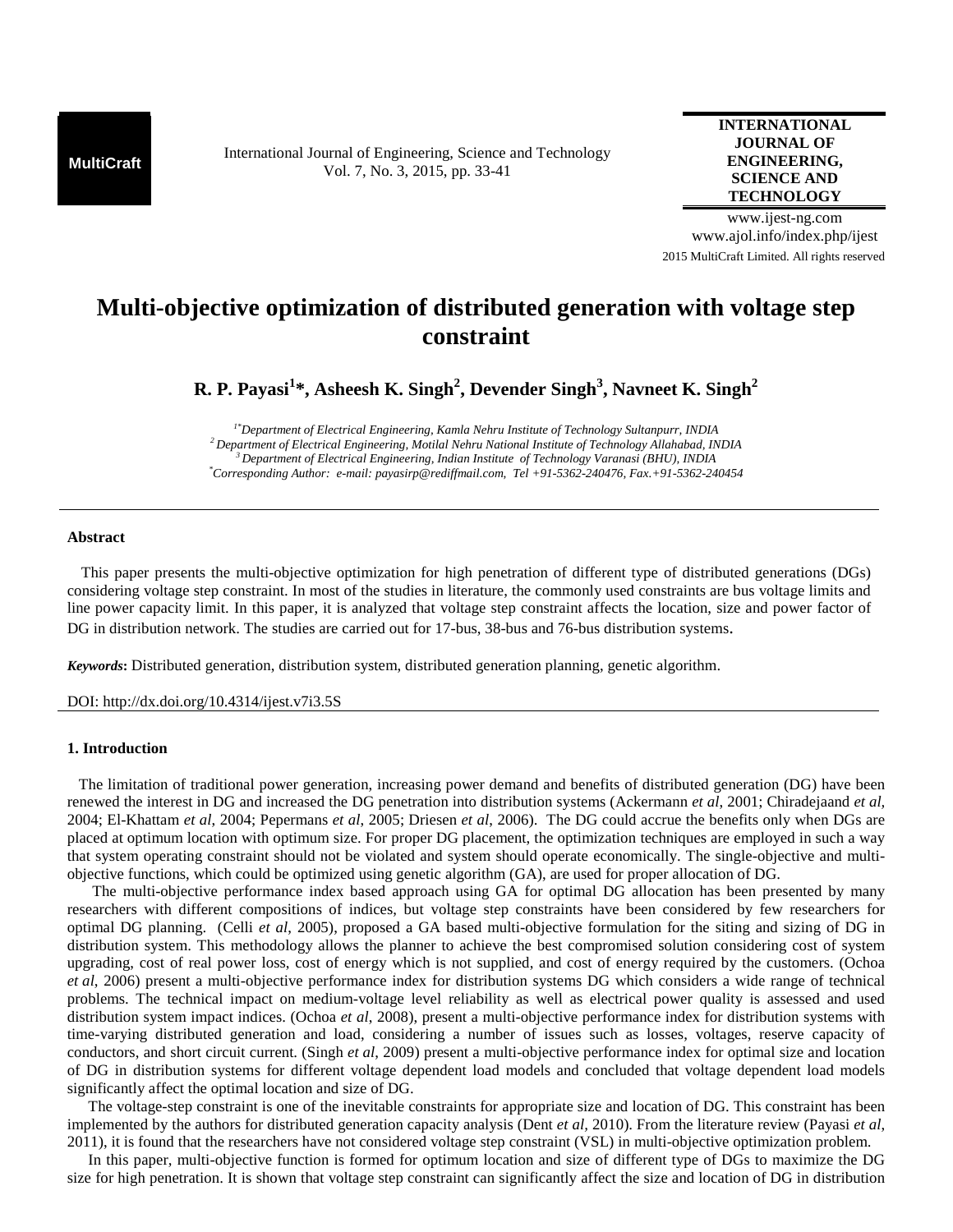network. To keep the problem focused on study of impact of voltage step constraint on size and location of single DG, the cases of single DG placement are presented. However, a generalized method is proposed which can be applied for multiple DG by increasing the number of variables in GA method.

This paper is structured as follows: Section 2 presents the voltage step issue. Section 3 defines the impact indices. Section 4 presents the multi-objective function and GA based methodology. The result and discussions are presented in section 5. The conclusions drawn from the study are presented in section 6.

## **2. Voltage Rise and Voltage step**

The voltage rise and voltage step are explained considering two bus system (Figure 1) consists of a grid supply point (GSP) at bus *A*, load  $(P_{DB} + jQ_{DB})$  and DG (capable of supplying both real power and reactive power  $(P_{DGB} + Q_{DGB})$  at bus *B*. The some amount of the load is met by DG, and hence the power drawn from the grid through line  $(R+jX)$  is reduced. Thus DG results steady state voltage rise between buses *A* and *B* ( $V_{riseB}$ ) is expressed approximately as follows (Dent *et al.* 2010).

$$
V_{riseB} = (P_{DGB} - P_{DB})R + (Q_{DGB} - Q_{DB})X
$$
 (1)

On subtracting the voltage at B without DG (*VWODG B*) from the voltage at B with DG (*VWDG B*), gives the voltage step at bus B  $(V_{\text{step }B})$  on loss of the DG (assuming that the voltage at A remains constant, i.e., 1.00 p.u.) which is expressed as follows:

$$
V_{\text{step }B} = V_{\text{WDG }B} - V_{\text{WODG }B} = -(P_{DGB} R + Q_{DGB} X) \tag{2}
$$

If DG is capable of supplying only active power, then (2) is modified as:

$$
V_{\text{step }B} = V_{\text{WDG }B} - V_{\text{WODGB}} = -P_{DGB}R
$$
\n(3)

In this paper, the bus-1, i.e., grid supply point (*GSP*) of test system is taken as slack bus for power flow study. For every size of DG, the voltage step in per unit  $(V_{\text{step}})$  is calculated at every bus as follows:

$$
V_{step\ i} = (V_{WDG\ i} - V_{WODG\ i})/V_{WDG\ i}, \quad \text{for } i = 2 \text{ to } N_B
$$
\n
$$
P_{DGB} + jQ_{DGB}
$$
\n
$$
R + jX
$$
\nA\nB\n
$$
P_{DB} + jQ_{DB}
$$
\n
$$
(4)
$$

Figure 1. Two-bus system

#### **3. Impact Indices**

The five numbers of indices have been considered in multi-objective performance index (*MOPI*) formulation. These are defined as follows:

*3.1 Real power loss index (PLI)*: The lesser value of this index indicates lower real power loss. This index is expressed as follows:

$$
PLI = \frac{P_{LWDG}}{|Q_{LWDOG}|} \times 100
$$
\n<sup>(5)</sup>

*3.2 Reactive power loss index (QLI)*: The lesser value of this index indicates lower reactive power loss. This index is expressed as follows:

$$
QLI = \frac{Q_{LWDG}}{Q_{LWDG}} \times 100
$$
 (6)

*3.3 Voltage profile index (VPI):* It is related to maximum voltage drop between root bus and each bus. Lower value of this index indicates improvement in voltage profile. This index is expressed as follows: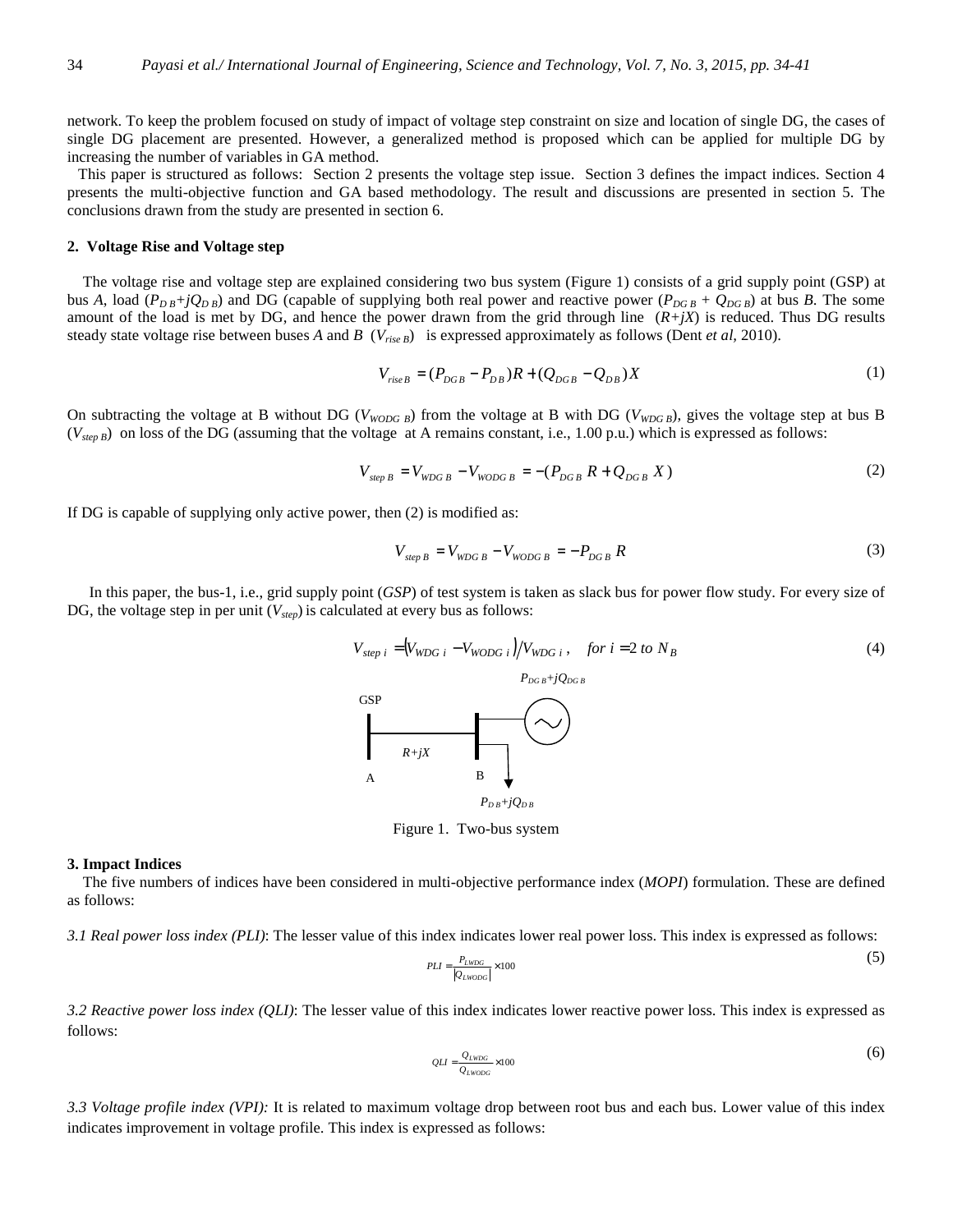$$
VPI = \max\left(\frac{|V_1| - |V_i|}{|V_1|}\right) \times 100, \quad \text{for } i = 2 \text{ to } N_B
$$
 (7)

*3.4 Line capacity index (LCI):* Lower value of this indicates availability of more line capacity. It is expressed as follows:

$$
LCI = \max\left(\frac{|S_{ij}|}{|CS_{ij}|}\right) \times 100, \text{ for } ij = 1 \text{ to } N_L
$$
\n
$$
(8)
$$

*3.5 Apparent power intake (Sintake) index* (*SII*): The lower value of this index indicates lesser *Sintake* and more availability of substation capacity. This index is expressed as follows:

$$
SII = \frac{|S_{\text{int}akewDG}|}{|S_{\text{int}akewODG}|} \times 100
$$
 (9)

#### 4. **Methodology**

#### *4.1 Multi-objective formulation*

Multi-objective index, to assess the performance of the network with DG, takes into account the combination of different indices by strategically assigning the weighting factor to each index for optimal DG size, power factor, and location planning with voltage step constraint including usual constraint, i.e., bus voltage limits and line capacity limit. The multi-objective performance index (MOPI) may be formulated with normalized weights of indices emphasizing loss reduction for economical operation, or emphasizing deferment of substation upgrade. The MOPI, considering PLI, QLI, VPI, LCI, and SII*,* is formulated as follows.

$$
MOPI = w_1.PLI + w_2.QLI + w_3.VPI + w_4.LCI + w_5. SII
$$
\n(10)

where, 
$$
\sum_{n=1}^{5} w_n = 1.0 \ \Lambda \ w_n \in [0,1]
$$

The weighting factors used for high penetration, to defer the substation upgrade, of DG are considered as follows:

 $w_1=0.1$ ,  $w_2=0.1$ ,  $w_3=0.15$ ,  $w_4=0.20$ ,  $w_5=0.45$ 

The above objective is minimized subject to the following inequality constraints:

$$
V_{\min} \le |V_i| \le V_{\max} , \quad \text{for } i = 1 \text{ to } N_B \tag{11}
$$

$$
S_{ij} \leq CS_{ij}^{\max} , \quad \text{for } i, j \in N_L \tag{12}
$$

$$
V_{stepi} \le V_{step}^{\max}, \quad for \ i = 1 \ to \ N_B \tag{13}
$$

$$
P_{DG} < P_{\text{intake}} \tag{14}
$$

In this paper, voltage limits and *VSL* are taken as follows:

$$
V_{\text{min}} = 0.95 \text{ p.u.}, V_{\text{max}} = 1.03 \text{ p.u.}, \text{ and } V_{\text{step}}^{\text{max}} = 3\%
$$

## *4.2 Type of distributed generation*

The classification of traditional and non-traditional DGs from different points of view, i.e., constructional, technological, size, and power-time duration, have been described in (El-Khattam *et al*, 2004). However, DGs may be grouped into four major types on the basis of their terminal characteristics in terms of real and reactive power delivering capability (Hung *et al,* 2010; Payasi *et al,* 2012):

*Type 1*: This type of DG is capable of delivering only active power. The photovoltaic, micro turbines, fuel cells, which are integrated to the main grid with the help of converters/inverters, are the example of this type. However, according to current situation and grid codes these may consume or produce reactive power

*Type 2*: This type of DG is capable of delivering both active and reactive power. The DG unit based on synchronous machine, i.e., cogeneration, gas turbine, etc., comes under this type.

*Type 3*: This type of DG is capable of delivering only reactive power. The synchronous compensators such as gas turbines are the example of this type.

*Type 4*: This type of DG is capable of delivering active power but consuming reactive power. The induction generators, which are used in wind farms, mainly come under this category. However, doubly fed induction generator (DFIG) systems may consume or produce reactive power i.e. operates similar to synchronous generator.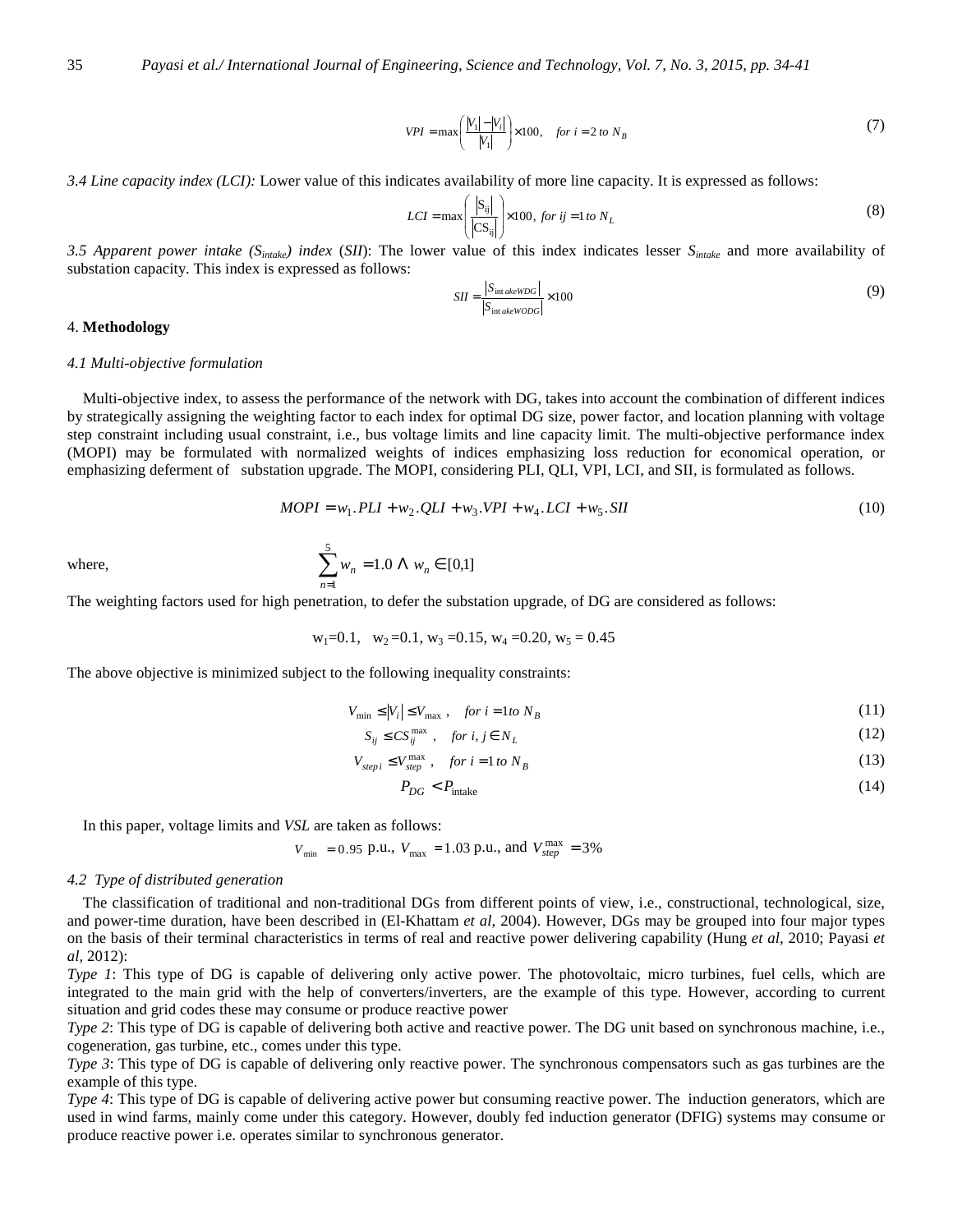## *4.3 Test cases*

The following test cases are considered for optimal size and location of DGs, assuming with constant power load, for minimization of *MOPI* in 17-, 38- and 76-bus systems.

- o Type 1 DG with and without VSL constraint.
- o Type 2 DG with and without VSL constraint.
- o Type 3 DG with and without VSL constraint.
- o Type 4 DG with and without VSL constraint.

#### *4.4 System*

A 38-bus distribution system (Singh *et al*, 2009) is adopted as base system, network is shown in Figure 2 in Appendix. The line impedances, load data and the line capacity limits, shown in Table 5, are expressed in p.u. at the base voltage of 12.66 kV and base MVA of 1.0 MVA (Singh *et al*, 2009; Baran *et al,* 1989). The test systems of 17- bus and 76-bus are derived from 38-bus system.

## *4.5 GA implementation*

GA based optimization technique has been considered in DG planning by authors in (Goldberg, 1989; Celli *et al,* 2001; Bakirtzis *et al*, 2002; Chakraborty, 2005; Singh *et al*, 2008) to optimize the multi-objective performance index (*MOPI*).

The evaluation of the objective function depends only on location, size  $(P_{DG})$ , and power factor  $(P_{DG})$  of DG if the network configuration remains same. Because of above reason each solution is checked for proper location of DG ranging from 2 to *NB*, size of DG limited to *Pintake*, and power factor of DG limited between 0.8 ld to 0.8 lg.

The GA starts with random generation of initial population of the possible solutions. For each solution the size of DG, power factor of DG, and a location of DG, DG-bus, are generated within system constraints. The numbers of size-power\_factor-location sets are randomly selected, multi-objective function is evaluated, and system constraints are verified. The solution is accepted, if any constraint is not violated, else solution is rejected.

Once initial population is constituted, the genetic operators are applied for set number of times to produce new solutions. The crossover (swept with probability of 0.5) and mutation (with probability of 0.05) operators are applied. If any of the system constraints is violated, the new solution is not accepted.

Finally, according to steady-state topology of GA, the new population is constituted comparing old and new solutions and selecting the best among them. The algorithm stops when the maximum number of generations is reached or difference between objective function value of the best and worst individual becomes smaller than specified. The computational algorithm is as follows:

- Step 1: Read the load data, line data, number of buses, voltage limits, voltage step change *limit (VSL=3%), power factor (*pf) limits (0.8 l*g* to 0.8 l*d*), maximum number of iterations (mi=50), maximum number of runs (mr=10), and weights.
- Step 2: Take one of the DG types
- Step 3: Run power flow program without DG and save the required quantities corresponding to WODG.
- Step 4: Randomly generate size-pf-location of DG in a predefined range of DG sizes, buses, i.e., 2 to  $N_B$ , and power factor and Set k=1.
- Step 5: if kr>mr go to 16
- Step 6: if k>mi, go to 14
- Step 7: Run power flow programme and calculate real power loss of system for each of the size-pf-location sets and record the power loss and its corresponding size-pf-location.
- Step 8: Check the voltage limits, VSL at all the buses, and line capacity limit for all the lines for each of the size-pf-location sets.
- Step 9: Accept the sets for next generation of population for which NVLVB=NLCLVL =0 ( and NVSLVB =0 when VSL constraint is considered). If population is zero go to step 4
- Step10: Obtain the size-pf-location(k) set for minimum value of multi-objective performance index ( (MOPI (k)).
- Step11: Use the available population of size-pf-location set (parent population) for cross over and mutation for obtaining new generation (offspring) of population.
- Step12: Use the newly generated population size i.e. offspring and parents as new generation.
- Step13:  $k = k+1$  and go to step 6
- Step14: size-pf-location(kr) = size-pf-location(k) and MOPI (kr) = MOPI (k).
- Step15:  $kr = kr+1$  go to 5
- Step16: The size, pf, and location corresponding to minimum loss out of number of runs are the optimum size-pf-location pair. For optimum size, pf, and location run the power flow and obtain all the relevant quantities such as  $P_{DG}$ ,  $Q_{DG}$ ,  $P_L$ ,  $Q_L$ ,  $S_{intake}$ , P<sub>intake</sub>, Q<sub>intake</sub>, S<sub>sys</sub>, PLI, QLI, VPI, LCI.
- Step 17: go to step 2 till all DG types are selected.
- Step 18: stop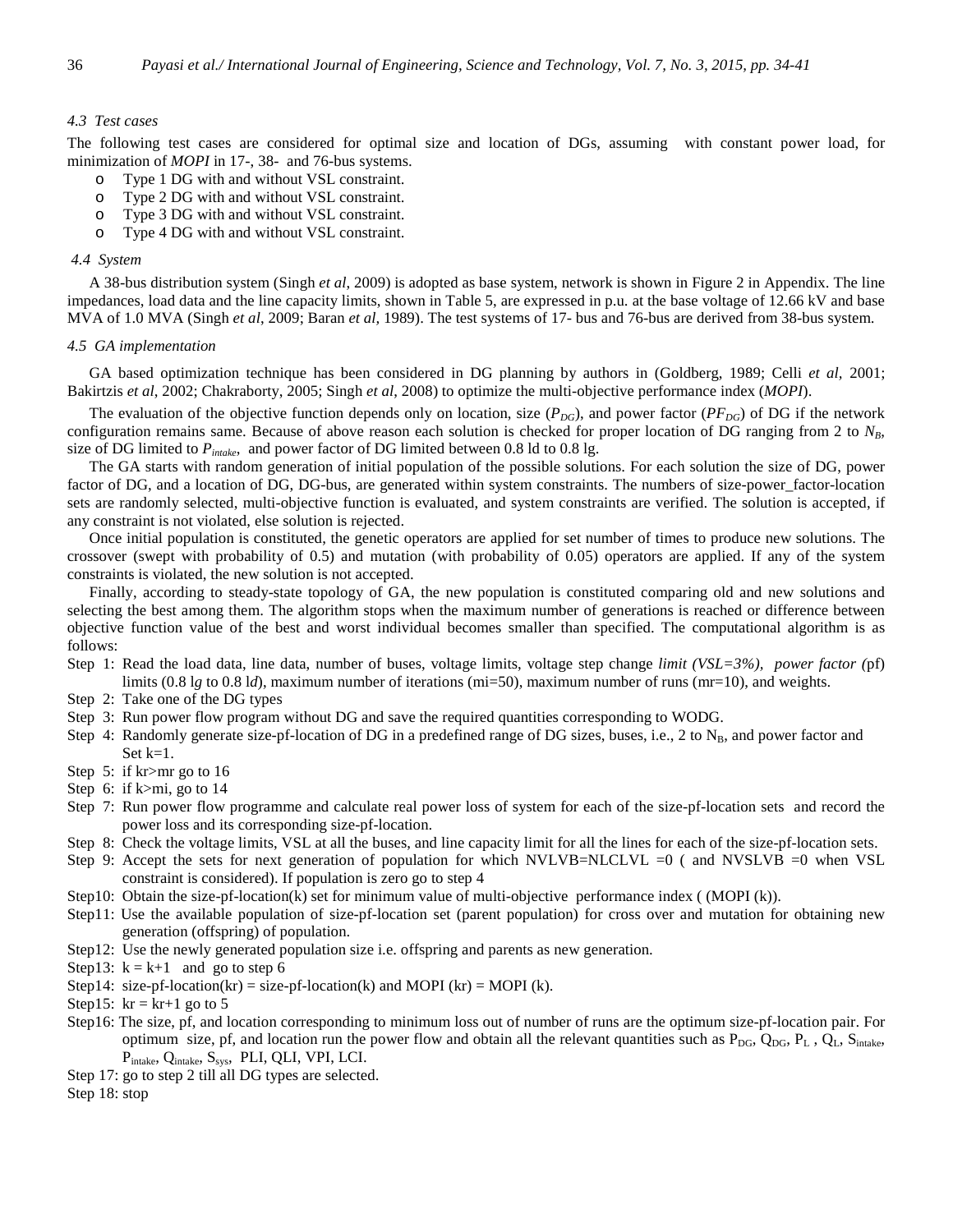## **5. Simulation Result and Discussion**

The multi-objective optimization performance index consists of five indices including *Sintake*. The weight given to *Sintake* is more compared to others for high penetration of DG. The DG size and location along with other relevant quantities obtained for different type of DGs in 17-, 38-, and 76-bus distribution systems are given in Table 2, Table 3, and Table 4 respectively.

## *5.1 Effect of DG-type on NVSLVB*

It is observed from Table 1 that the *NVSLVB* is 25 for T1 and T4 in case of 38-bus system, whereas, no violation of voltage step limit for any type of DG in case of 17- and 76-bus systems. It is because of load condition, i.e., different system have different loads

| Type of dgs | <i>NVSLVB</i> for minimum $P_L$ |          |            |  |  |  |  |
|-------------|---------------------------------|----------|------------|--|--|--|--|
|             | $17-bus$                        | $38-bus$ | $76 - BUS$ |  |  |  |  |
|             |                                 | 25       |            |  |  |  |  |
| ۳           |                                 |          |            |  |  |  |  |
|             |                                 |          |            |  |  |  |  |
| T4          |                                 | 25       |            |  |  |  |  |

 **Table 1.** *NVSLVB* without VSL constraint for different type of DGs

## *5.2 DG size*

In case of 16- and 76-bus systems, the size of each type of DG remains same when *VSL* constraint is considered, whereas, in case of 38-bus system, the size of DG is affected for T1 and T4 when VSL constraint is considered.

## *5.3 DG location*

In case of 16- and 76-bus systems the optimum location of each type of DG remains same when VSL constraint is considered, whereas, in case of 38 bus system, the optimum location of DG is affected for T1 and T4 when VSL constraint is considered. The optimum location for each type of DG is 7 and 2 in 16-bus and 76-bus systems respectively, whereas, in case of 38-bus system the optimum locations are different for different type of DGs. Further, the *PDG* is more when VSL is considered for T1 and T2 in case of 38-bus system. It is because of shifting of optimal location towards the root bus, i.e., substation bus.

## *5.4 Real and reactive power losses*

It is observed that in all three test systems the  $P_L$  and  $Q_L$  are lesser for T2 compared to T1, T3, and T4. The reason is that T2 is capable of supplying real and reactive power both and voltage is improved. The improvement of voltage lowers the current flow and hence power losses are lesser for T2 compared to other type of DGs

## *5.5 MVA intake (Sintake)*

It is observed that in all three test systems the MVA intake is lesser for T2 compared to T1, T3, and T4. The reason is that T2 is capable of supplying real and reactive power both. The penetration of T2 reduces the real and reactive power intake from substation and hence MVE intake is lesser for T2 compared to other type of DGs.

|                |             |              |          |           | $\circ$ |                    |                     |        |        |
|----------------|-------------|--------------|----------|-----------|---------|--------------------|---------------------|--------|--------|
| DG             | W/WO        | W/WO         | $P_{DG}$ | $Q_{DG}$  | DG      | $DG_p f$           | $S_{\text{intake}}$ | $P_L$  | $Q_L$  |
| Type           | DG          | <b>VSL</b>   | (p.u.)   | (p.u.)    | bus     |                    | (p.u.)              | (p.u.) | (p.u.) |
|                | <b>WODG</b> |              | -        |           |         |                    | 1.5994              | 0.0161 | 0.0140 |
| T1             | <b>WDG</b>  | WOVSL        | 0.7989   |           | 7       | 1.0                | 0.9393              | 0.0054 | 0.0043 |
|                |             | WVSL         | 0.7989   |           |         | 1.0                | 0.9393              | 0.0054 | 0.0043 |
| T <sub>2</sub> | <b>WDG</b>  | <b>WOVSL</b> | 0.7281   | 0.3731    | 7       | 0.89               | 0.8263              | 0.0032 | 0.0023 |
|                |             | <b>WVSL</b>  | 0.7281   | 0.3731    | 7       | 0.89               | 0.8263              | 0.0032 | 0.0023 |
| T3             | <b>WDG</b>  | <b>WOVSL</b> | 0.0      | 0.48      | 7       | 0.0                | 1.4473              | 0.0136 | 0.0118 |
|                |             | <b>WVSL</b>  | 0.0      | 0.48      | 7       | 0.0                | 1.4473              | 0.0136 | 0.0118 |
| T4             | <b>WDG</b>  | <b>WOVSL</b> | 0.7909   | $-0.1127$ | 7       | 0.99lg             | 1.033               | 0.0071 | 0.0058 |
|                |             | <b>WVSL</b>  | 0.7909   | $-0.1127$ | 7       | 0.991 <sub>g</sub> | 1.033               | 0.0071 | 0.0058 |

**Table 2**. Value of relevant quantities corresponding to minimum MOPI for 17-bus system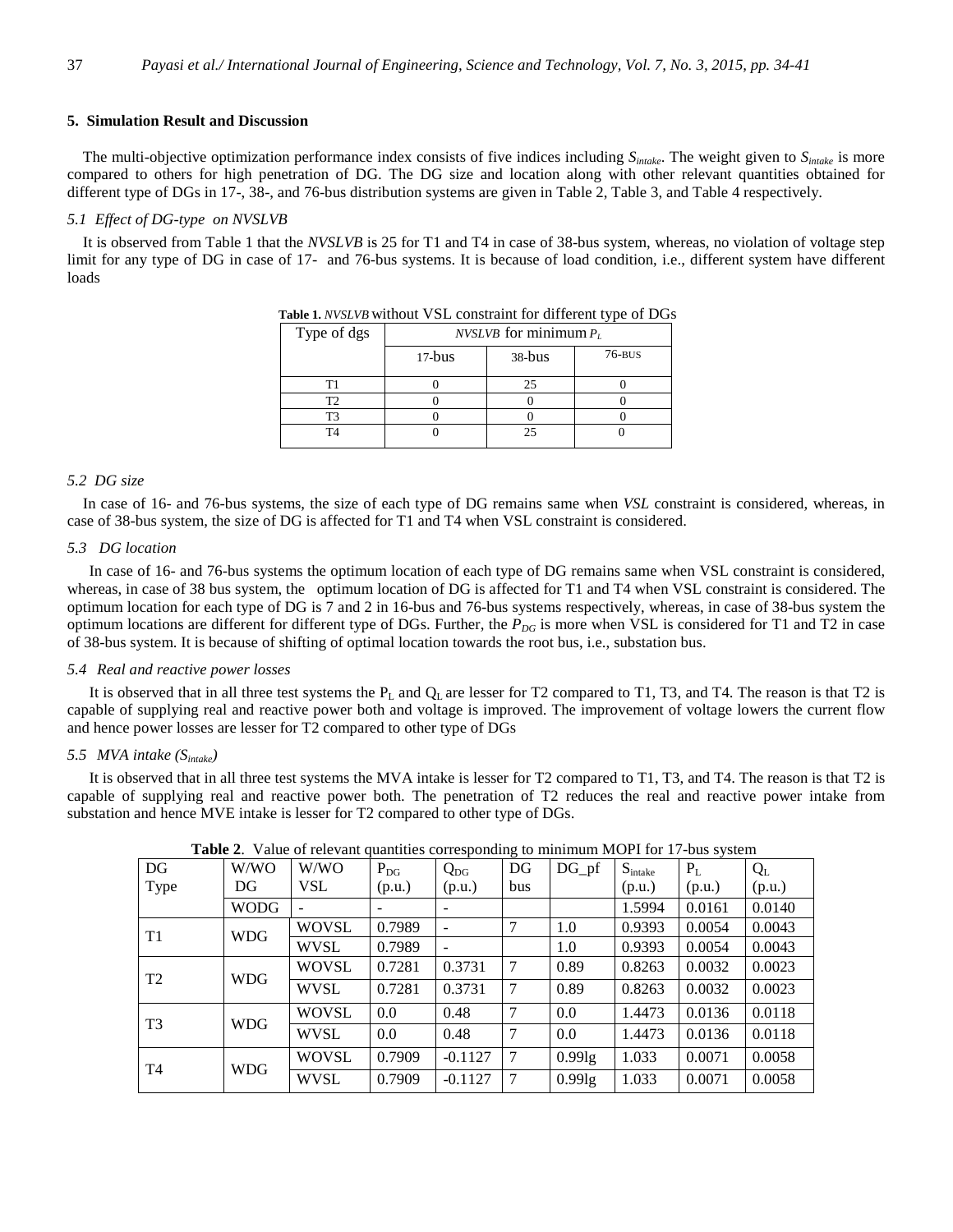| DG             | W/WO        | W/WO         | $P_{DG}$ | $Q_{DG}$  | DG             | $DG_p f$  | $S_{intake}$ | $P_L$  | $Q_L$  |
|----------------|-------------|--------------|----------|-----------|----------------|-----------|--------------|--------|--------|
| Type           | DG.         | <b>VSL</b>   | (p.u.)   | (p.u.)    | bus            |           | (p.u.)       | (p.u.) | (p.u.) |
|                | <b>WODG</b> |              |          |           |                |           | 4.5963       | 0.1889 | 0.1260 |
| T <sub>1</sub> | WDG         | <b>WOVSL</b> | 3.3203   | 0.0       | 6              | 1.0       | 2.4274       | 0.1046 | 0.0755 |
|                |             | WVSL         | 3.8145   | 0.0       | $\overline{4}$ | 1.0       | 2.3967       | 0.1336 | 0.0964 |
| T <sub>2</sub> | WDG         | WOVSL        | 3.4753   | 2.1538    | 3              | $0.85$ ld | 0.4355       | 0.1247 | 0.0922 |
|                |             | WVSL         | 3.4753   | 2.1538    | 3              | 0.85ld    | 0.4355       | 0.1247 | 0.0922 |
| T <sub>3</sub> | WDG         | <b>WOVSL</b> | 0.0      | 2.2734    | 6              | 0.0       | 3.8646       | 0.1475 | 0.1006 |
|                |             | WVSL         | 0.0      | 2.2734    | 6              | 0.0       | 3.8646       | 0.1475 | 0.1006 |
| T <sub>4</sub> | WDG         | <b>WOVSL</b> | 3.2559   | $-0.4639$ | 6              | 0.99lg    | 2.9135       | 0.1275 | 0.0899 |
|                |             | WVSL         | 3.3716   | $-0.4804$ | 7              | 0.99lg    | 2.9131       | 0.1386 | 0.0988 |

**Table 3**. Value of relevant quantities corresponding to minimum MOPI for 38-bus system

**Table 4**. Value of quantities corresponding to minimum MOPI for 76-bus system

| DG<br>Type     | W/WO<br>DG  | W/WO<br>VSL  | $P_{DG}$ (p.u.) | $Q_{DG}$<br>(p.u.)       | DG<br>bus | $DG_p f$ | $S_{\text{intake}}$<br>(p.u.) | $P_L$<br>(p.u.) | $Q_{L}$<br>(p.u.) |
|----------------|-------------|--------------|-----------------|--------------------------|-----------|----------|-------------------------------|-----------------|-------------------|
|                | <b>WODG</b> |              | -               | $\overline{\phantom{a}}$ |           |          | 9.8504                        | 0.3419          | 0.2484            |
| T1             | <b>WDG</b>  | <b>WOVSL</b> | 8.2721          | 0.0                      | 2         | 1.0      | 5.3275                        | 0.3019          | 0.2484            |
|                |             | <b>WVSL</b>  | 8.2721          | 0.0                      | 2         | 1.0      | 5.3275                        | 0.3019          | 0.2484            |
| T <sub>2</sub> | <b>WDG</b>  | <b>WOVSL</b> | 9.2137          | 5.3055                   | 2         | 0.841d   | 0.0133                        | 0.2856          | 0.2188            |
|                |             | <b>WVSL</b>  | 9.2137          | 5.3055                   | 2         | 0.84ld   | 0.0133                        | 0.2856          | 0.2188            |
| T <sub>3</sub> | <b>WDG</b>  | <b>WOVSL</b> | 0.0             | 3.7535                   | 2         | 0.0      | 8.3759                        | 0.2975          | 0.2232            |
|                |             | <b>WVSL</b>  | 0.0             | 3.7535                   | 2         | 0.0      | 8.3759                        | 0.2975          | 0.2232            |
| T <sub>4</sub> | <b>WDG</b>  | <b>WOVSL</b> | 7.3984          | $-1.0542$                | 2         | 0.99lg   | 6.4407                        | 0.3094          | 0.2314            |
|                |             | WVSL         | 7.3984          | $-1.0542$                | 2         | 0.991g   | 6.4407                        | 0.3094          | 0.2314            |

## **6. Conclusions**

 The multi-objective optimization is implemented for high penetration of different type of DGs in 17-, 38- and 76-bus systems considering voltage step constraint including voltage and line capacity constraints.

- o The investigations show that number of voltage step limit violated buses is zero for each type of DG in case of 17- and 76-bus systems, whereas, it is zero only for T2 and T3 in case of 38-bus system.
- o The MVA intake is lesser for T2 compared to other type of DG in 16-, 38- and 76-bus systems.
- o The real and reactive power losses are lesser for T2 compared to other type of DG in 16-, 38- and 76-bus systems.
- o The optimum location of different type of DGs is same in 17- and 76-bus system, whereas it is different for different type of DGs in 38-bus system when *VSL* constraint is considered.

## **Nomenclature**

| $CS_{i,j}$                                | MVA capacity of line $i-j$ (p.u.).                        |
|-------------------------------------------|-----------------------------------------------------------|
| ld,lg                                     | Leading, lagging                                          |
| <b>MOPI</b>                               | Multi-objective performance index.                        |
| <b>NLCLVL</b>                             | Number of line capacity limit violated lines.             |
| <b>NVLVB</b>                              | Number of voltage limit violated buses.                   |
| <b>NVSLVB</b>                             | Number of voltage step limit violated buses.              |
| $P_D, Q_D$                                | Total system real and reactive power demand (p.u.).       |
| $P_{DG}$ , $Q_{DG}$ , $S_{DG}$            | Real, reactive, and MVA power of DG (p.u.).               |
| $P_i, Q_i$                                | Real and reactive power injection at bus i (p.u.).        |
| $P_{\text{intake}}$ , $Q_{\text{intake}}$ | Real and reactive power intake at main substation (p.u.). |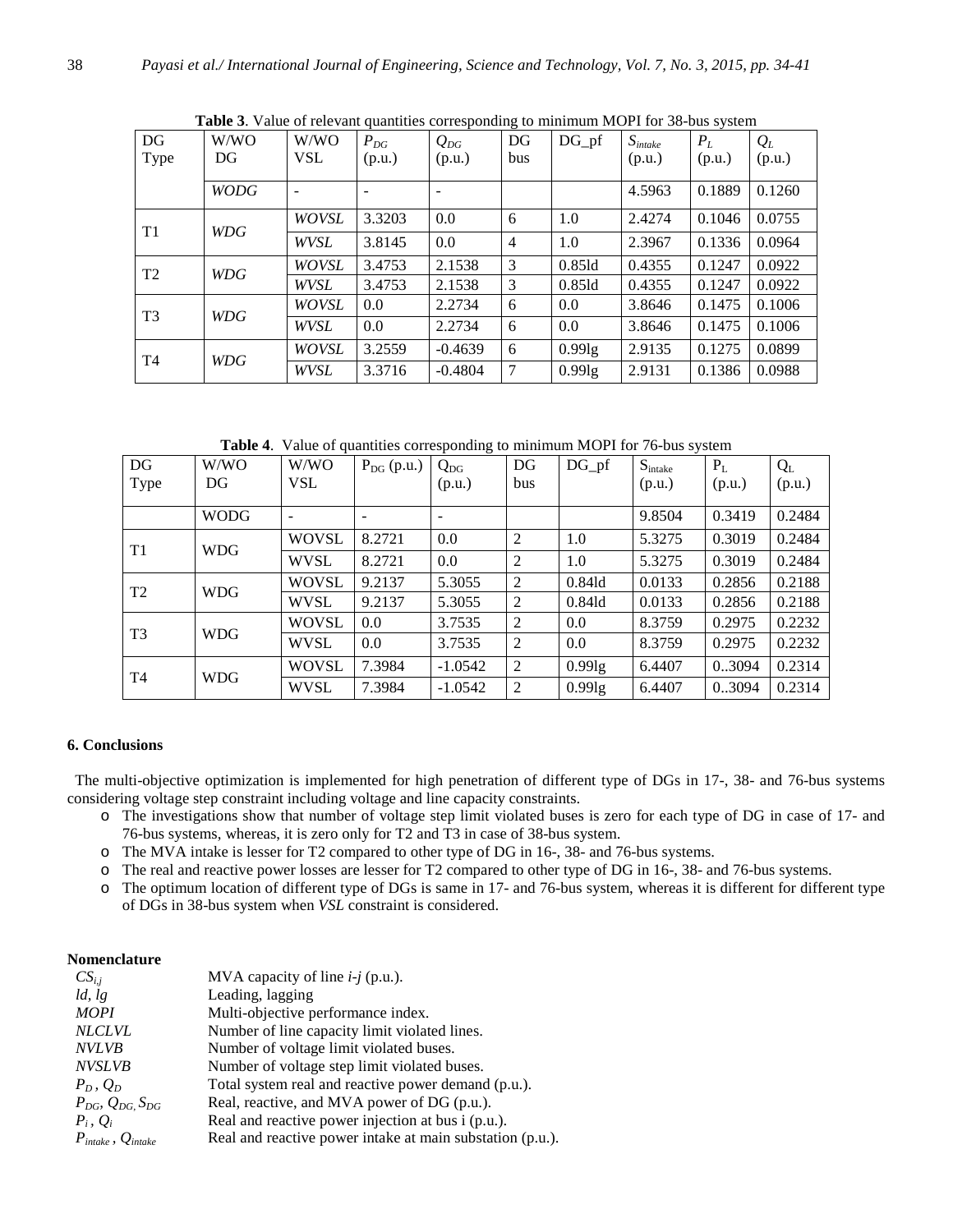| $P_L$ , $Q_L$       | System real and reactive power loss (p.u.).                  |
|---------------------|--------------------------------------------------------------|
| $S_{i,i}$           | MVA Power flows in line $i-j$ (p.u.).                        |
| $S_{intake}$        | Apparent power (MVA) intake at bus-1 (p.u.).                 |
| T1, T2, T3, T4      | Type1 DG, Type2 DG, Type3 DG, Type4 DG                       |
| V,                  | Voltage of $i^{\text{th}}$ bus (p.u.).                       |
| $V_{step\ i},\ VSL$ | Voltage step at $i^{th}$ bus (p.u.), Voltage step limit (%). |
| WDG, WODG           | With and without DG.                                         |
| $N_R$ , $N_L$       | Number of buses and number of lines.                         |

## **Appendix**

**Table 5**. Lines parameter and load data for 38-bus system [9]

|                 |                                                          | Line impedance                                                           | L        | $S_L$           |        | Load on to bus   |       |  |
|-----------------|----------------------------------------------------------|--------------------------------------------------------------------------|----------|-----------------|--------|------------------|-------|--|
| F               | T                                                        | (p.u.)                                                                   |          |                 | (p.u.) | (p.u.)           |       |  |
|                 |                                                          | $\overline{R}$                                                           | X        |                 |        | $\boldsymbol{P}$ | 0     |  |
| 1               | $\overline{c}$                                           | 0.000574                                                                 | 0.000293 | 1               | 4.60   | 0.10             | 0.06  |  |
| $\overline{2}$  | 3                                                        | 0.003070                                                                 | 0.001564 | 6               | 4.10   | 0.09             | 0.04  |  |
| 3               | $\overline{4}$                                           | 0.002279                                                                 | 0.001161 | 11              | 2.90   | 0.12             | 0.08  |  |
| $\overline{4}$  | 5                                                        | 0.002373                                                                 | 0.001209 | 12              | 2.90   | 0.06             | 0.03  |  |
| 5               | 6                                                        | 0.005100                                                                 | 0.004402 | 13              | 2.90   | 0.06             | 0.02  |  |
| 6               | 7                                                        | 0.001166                                                                 | 0.003853 | 22              | 1.50   | 0.20             | 0.10  |  |
| $\overline{7}$  | 8                                                        | 0.004430                                                                 | 0.001464 | 23              | 1.05   | 0.20             | 0.10  |  |
| 8               | 9                                                        | 0.006413                                                                 | 0.004608 | 25              | 1.05   | 0.06             | 0.02  |  |
| 9               | 10                                                       | 0.006501                                                                 | 0.004608 | 27              | 1.05   | 0.06             | 0.02  |  |
| 10              | 11                                                       | 0.001224                                                                 | 0.000405 | 28              | 1.05   | 0.045            | 0.03  |  |
| 11              | 12                                                       | 0.002331                                                                 | 0.000771 | 29              | 1.05   | 0.06             | 0.035 |  |
| 12              | 13                                                       | 0.009141                                                                 | 0.007192 | 31              | 0.50   | 0.06             | 0.035 |  |
| 13              | 14                                                       | 0.003372                                                                 | 0.004439 | 32              | 0.45   | 0.12             | 0.08  |  |
| 14              | 15                                                       | 0.003680                                                                 | 0.003275 | 33              | 0.30   | 0.06             | 0.01  |  |
| 15              | 16                                                       | 0.004647                                                                 | 0.003394 | 34              | 0.25   | 0.06             | 0.02  |  |
| 16              | 17                                                       | 0.008026                                                                 | 0.010716 | 35              | 0.25   | 0.06             | 0.02  |  |
| 17              | 18                                                       | 0.004538                                                                 | 0.003574 | 36              | 0.10   | 0.09             | 0.04  |  |
| $\overline{c}$  | 19                                                       | 0.001021                                                                 | 0.000974 | $\overline{c}$  | 0.50   | 0.09             | 0.04  |  |
| 19              | 20                                                       | 0.009366                                                                 | 0.008440 | 3               | 0.50   | 0.09             | 0.04  |  |
| 20              | $\overline{21}$                                          | 0.002550                                                                 | 0.002979 | $\overline{4}$  | 0.21   | 0.09             | 0.04  |  |
| 21              | 22                                                       | 0.004414                                                                 | 0.005836 | 5               | 0.11   | 0.09             | 0.04  |  |
| 3               | 23                                                       | 0.002809                                                                 | 0.001920 | 7               | 1.05   | 0.09             | 0.05  |  |
| 23              | 24                                                       | 0.005592                                                                 | 0.004415 | 8               | 1.05   | 0.42             | 0.20  |  |
| 24              | 25                                                       | 0.005579                                                                 | 0.004366 | 9               | 0.50   | 0.42             | 0.20  |  |
| 6               | 26                                                       | 0.001264                                                                 | 0.000644 | 14              | 1.50   | 0.06             | 0.025 |  |
| 26              | 27                                                       | 0.001770                                                                 | 0.000901 | 15              | 1.50   | 0.06             | 0.025 |  |
| 27              | 28                                                       | 0.006594                                                                 | 0.005814 | 16              | 1.50   | 0.06             | 0.02  |  |
| 28              | 29                                                       | 0.005007                                                                 | 0.004362 | 17              | 1.50   | 0.12             | 0.07  |  |
| 29              | 30                                                       | 0.003160                                                                 | 0.001610 | 18              | 1.50   | 0.20             | 0.60  |  |
| 30              | 31                                                       | 0.006067                                                                 | 0.005996 | 19              | 0.50   | 0.15             | 0.07  |  |
| $\overline{31}$ | $\overline{32}$                                          | 0.001933                                                                 | 0.002253 | 20              | 0.50   | 0.21             | 0.10  |  |
| 32              | 33                                                       | 0.002123                                                                 | 0.003301 | 21              | 0.10   | 0.06             | 0.04  |  |
| 8               | 34                                                       | 0.012453                                                                 | 0.012453 | 24              | 0.50   | 0.00             | 0.00  |  |
| 9               | 35                                                       | 0.012453                                                                 | 0.012453 | 26              | 0.50   | 0.00             | 0.00  |  |
| 12              | 36                                                       | 0.012453                                                                 | 0.012453 | 30              | 0.50   | 0.00             | 0.00  |  |
| 18              | $\overline{37}$                                          | 0.003113                                                                 | 0.003113 | $\overline{37}$ | 0.50   | 0.00             | 0.00  |  |
| 25              | 38                                                       | 0.003113                                                                 | 0.002513 | 10              | 0.10   | 0.00             | 0.00  |  |
|                 |                                                          | $F =$ From bus, T = To bus, L = line number, $S_L =$ Line apparent power |          |                 |        |                  |       |  |
|                 | limit., $P =$ Real power load, $Q =$ Reactive power load |                                                                          |          |                 |        |                  |       |  |
|                 |                                                          |                                                                          |          |                 |        |                  |       |  |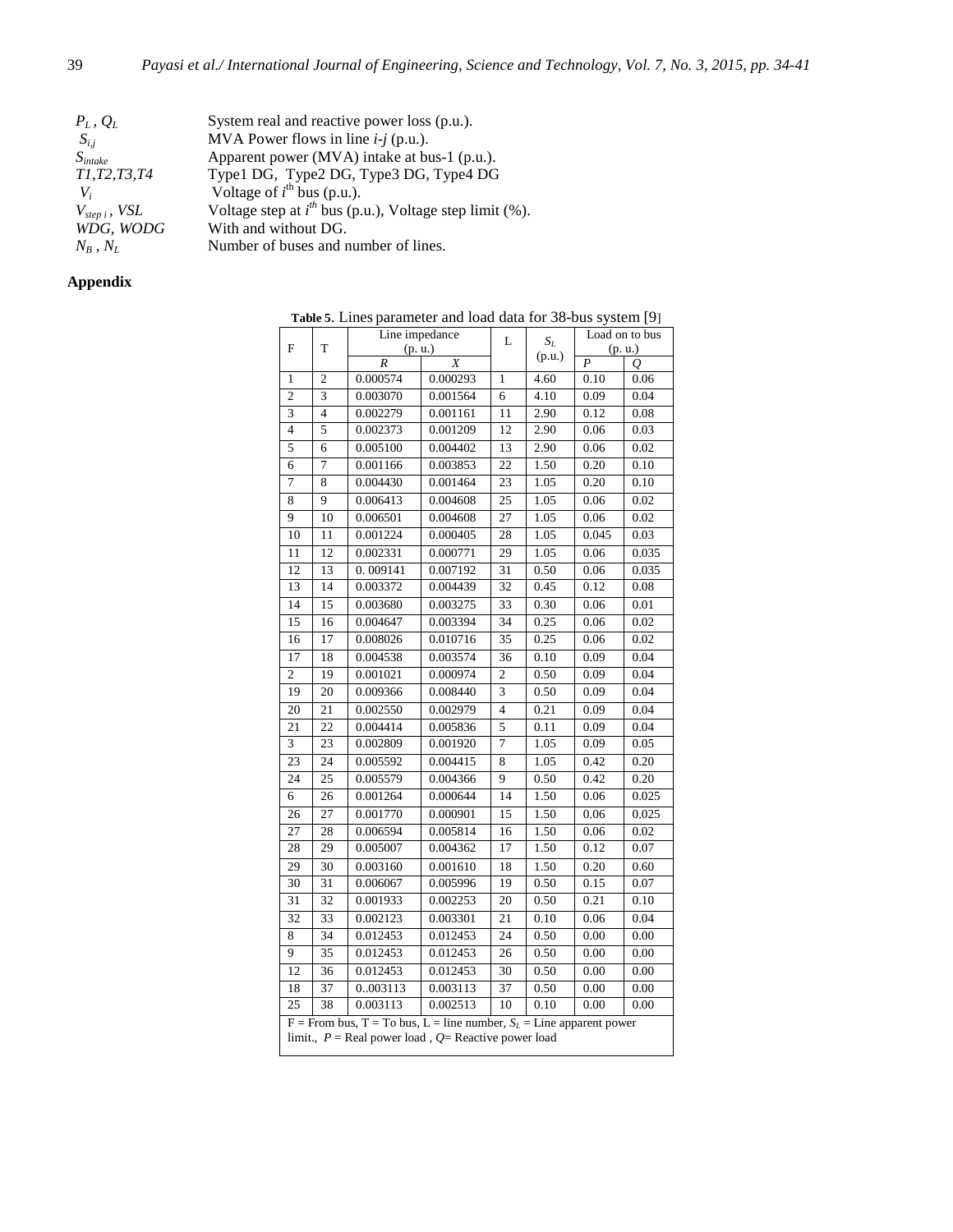

Figure 2. The 38-bus test system [9]

#### **References**

- Ackermann T., Andersson G., Soder L., 2001. Distributed generation: a definition," *Electric Power Systems Research*. Vol. 57, No. 3 pp. 195–204.
- Bakirtzis A. G., Biskas P. N., Zoumas C. E., and Petridis V., 2002. Optimal power flow by enhanced genetic algorithm. *IEEE Trans. Power Syst.*, Vol. 17, No. 2, pp. 229–236.
- Baran M. E. and Wu F. F., 1989. Network reconfiguration in distribution systems for loss reduction and load balancing. *IEEE Trans. Power Del*., Vol 4, No. 2, pp 1401–1407.
- Celli G. and Pilo F., 2001. Optimal distributed generation allocation in MV distribution networks*. Proc. IEEE PICA Conf*., Sydney, NSW, Australia, May 20–24, pp. 81–86.
- Celli G., Ghiani E., Mocci E., and Pilo F., 2005. A multiobjective evolutionary algorithm for the sizing and sitting of distributed generation. *IEEE Trans.,* Vol. 20, No. 2, pp.750-757, May 2005.
- Chakraborty S. and Sarmistha, 2005. Genetic programming—An approach to smart machine, *J. Inst. Eng.*, Vol. 86, pp. 37–40.
- Chiradejaand P., and Ramakumar R.., 2004. An approach to quantify the technical benefits of distributed generation. *IEEE Trans. Energy Convers*., Vol.19, No. 4, pp. 764–773.
- Dent C. J., Ochoa L. F., and Harrison G. p., 2010. Network distributed generation capacity analysis using OPF with voltage step constraints. *IEEE Trans. Power Syst*., Vol. 25, No. 1 pp. 296-304.
- Driesen J. and Belmans R., 2006. Distributed generation: challenges and possible solutions. *IEEE PES meeting.*
- El-Khattam W. and. Salma M. M. A., 2004. Distributed Generation Technologies, Definitions and Benefits. *Electric Power System Research* Vol. 71, Vo. 2, pp. 119-128, Oct. 2004.
- Goldberg D. E., 1989. Genetic *Algorithms in Search, Optimization & Machine Learning. Reading*, MA: Addison Wesley.
- Hung D. Q., Mithulananthan N., and Bansal R. C., 2010. Analytical expression for DG allocation in primary distribution network. *IEEE Trans. Energy Convers*., Vol. 25, No. 3, pp. 814-820.
- Ochoa L. F., Padilha-Feltrin A., and Harrison G. P., 2008. Evaluating distributed time-varying generation through a multiobjective index. *IEEE Trans. Power Delivery*, Vol. 23, No. 2, pp. 1132–1138.
- Ochoa Luis F.*,* Padilha-Feltrin Antonio, and Harrison Gareth P., 2006. Evaluating distributed generation impacts with a multiobjective index. *IEEE Trans., power delivery* , Vol. 21, No. 3, pp.1452-1458.
- Payasi R. P., Singh Asheesh K., and Singh D., 2012 "Planning of Different Types of Distributed Generation with Seasonal Mixed Load Models. *Int. j. of Sc., Engg, and Technology,* Vol. 4, No. 1, pp. 112-124.
- Payasi Rajendra p., Singh Asheesh K., and Singh Devender, 2001. Review of Distributed Generation Planning: Objectives, Constraints and Algorithms. *Int. j. of Sc., Engg, and Technology*, Vol. 3, No. 3, pp. 133-153.
- Pepermans G., Driesen J., Haeseldonckx D., Belmans R., D'haeseleer W., 2005. Distributed generation: definition, benefits and issues. *Energy Policy*, Vol. 33 pp. 787–798.
- Singh D., Singh D., and Verma K. S., 2008. GA based energy loss minimization approach for optimal sizing and placement of distributed generation. *Int. J. Knowledge-Based and Eng. Intell. Syst*., Vol. 12, No. 2, pp. 147–159.
- Singh Deependra, Singh Devender, and Verma K. S. 2009. Multiobjective Optimization for DG Planning with Load Models. *IEEE Trans. Power System*, Vol. 24, No. 1, pp. 427-436.

#### **Biographical notes**

**Rejendra Prasad Payasi** received the B.E. degree from Govt. Engineering College, Rewa (M.P.), India, in 1980, the M. Tech. degree in Electrical Engineering from Institute of Technology (IT), Banaras Hindu University (BHU), Varanasi, India, in 1983. Currently he is pursuing the Ph. D. degree in Electrical Engineering under QIP from Motilal Nehru National Institute of Technology, Allahabad, India. He is associate Professor with the Department of Electrical Engineering, Kamla Nehru Institute of Technology, Sultanpur (U.P.), India. His research interests are distributed generation planning and distribution systems analysis.

**Asheesh K. Singh** received the B.Tech. degree from HBTI, Kanpur, India, the M.Tech. degree from the REC, Kurukshetra, India, and the Ph.D. degree from the Indian Institute of Technology, Roorkee, India, in 1991, 1994, and 2007, respectively. Since 1995, he has been on the academic staff of MNNIT, Allahabad, India, where he is now Associate Professor with the Department of Electrical Engineering. His research interests are application of soft computing techniques in power systems, distributed generation, power quality and reliability.